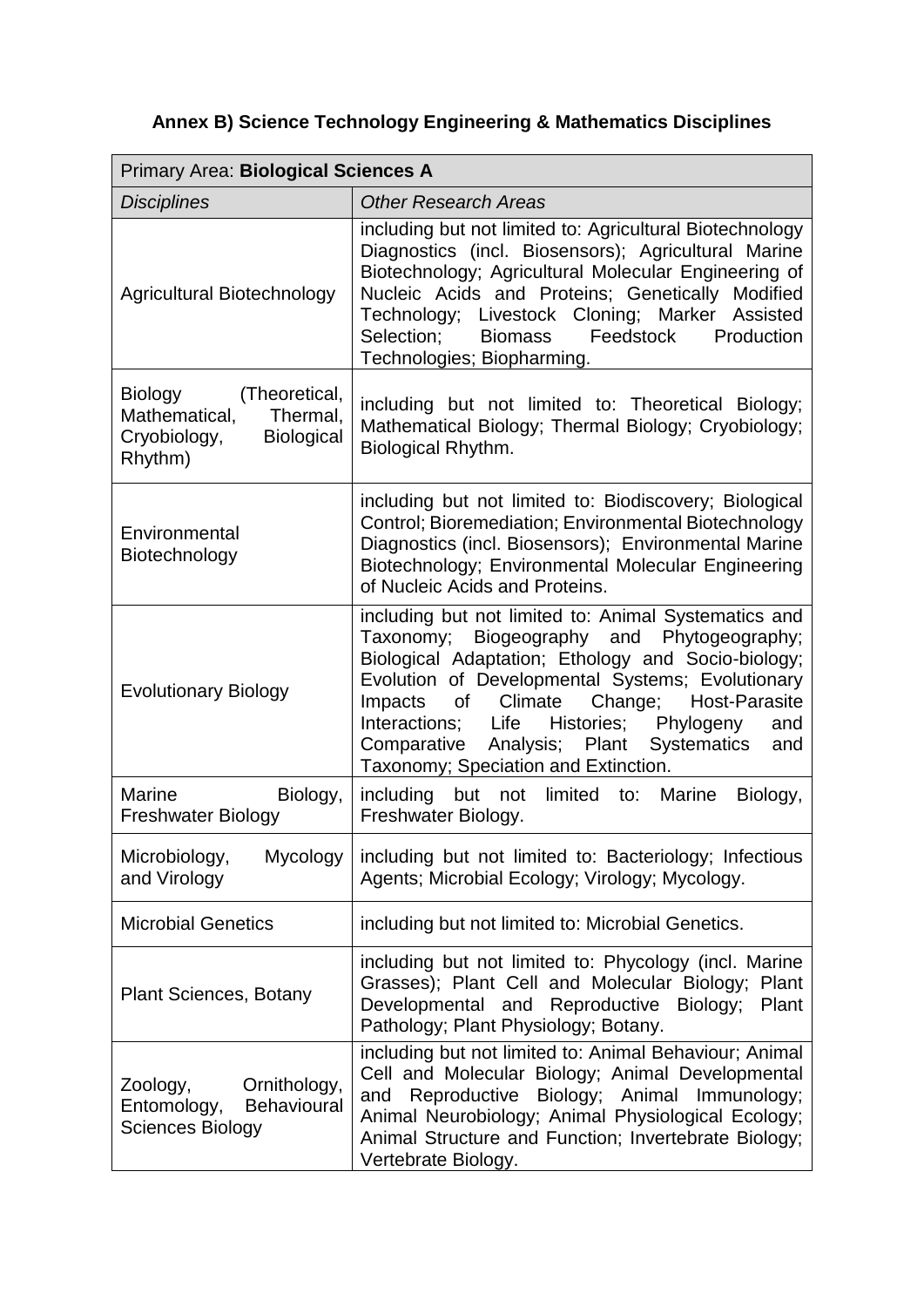| Primary Area: Biological Sciences B              |                                                                                                                                                                                                                                                                                                                                                                                                                                                                                                                          |  |  |  |  |
|--------------------------------------------------|--------------------------------------------------------------------------------------------------------------------------------------------------------------------------------------------------------------------------------------------------------------------------------------------------------------------------------------------------------------------------------------------------------------------------------------------------------------------------------------------------------------------------|--|--|--|--|
| <b>Discipline</b>                                | <b>Other Research Areas</b>                                                                                                                                                                                                                                                                                                                                                                                                                                                                                              |  |  |  |  |
| <b>Biochemical</b><br>Research<br><b>Methods</b> | including but not limited to: Biochemical Research<br>Methods.                                                                                                                                                                                                                                                                                                                                                                                                                                                           |  |  |  |  |
| <b>Biochemistry</b><br>and<br>Molecular Biology  | including but not limited to: Analytical Biochemistry;<br>Bioinformatics (Bioinformatics Software<br>be<br>to<br>Computer Science); Enzymes; Protein Trafficking;<br><b>Proteomics</b><br>and<br>Intermolecular<br>Interactions;<br>Receptors<br>and<br>Membrane<br>Biology;<br>Signal<br>Transduction; Structural Biology (incl. Macromolecular<br>Modelling); Synthetic Biology; Systems Biology.                                                                                                                      |  |  |  |  |
| Cell Biology                                     | including but not limited to: Cell Development,<br>Proliferation and Death; Cell Metabolism; Cell<br>Neurochemistry; Cellular Interactions (incl. Adhesion,<br>Matrix, Cell Wall).                                                                                                                                                                                                                                                                                                                                       |  |  |  |  |
| Developmental Biology                            | including but not limited to: Developmental Biology.                                                                                                                                                                                                                                                                                                                                                                                                                                                                     |  |  |  |  |
| <b>Genetics and Heredity</b>                     | including but not limited to: Anthropological Genetics;<br>Cell and Nuclear Division; Developmental Genetics;<br>(incl.<br>Genome<br>Methylation<br><b>Epigenetics</b><br>and<br>Epigenomics); Gene Expression (incl. Microarray and<br>other<br>genome-wide<br>approaches);<br>Genetic<br>Immunology; Genome Structure and Regulation;<br>Genomics;<br>Molecular Evolution; Neurogenetics;<br>Population, Ecological and Evolutionary Genetics;<br>Quantitative Genetics (incl. Disease and Trait Mapping<br>Genetics). |  |  |  |  |
| Industrial Biotechnology                         | including but not limited to: Bio catalysis and Enzyme<br>Bioprocessing,<br>Bioproduction<br>Technology;<br>and<br>Bioproducts; Fermentation; Industrial Biotechnology<br>Microbiology<br>Diagnostics;<br>Industrial<br>(incl.<br>Biofeedstocks); Industrial Molecular Engineering of<br>Nucleic Acids and Proteins.                                                                                                                                                                                                     |  |  |  |  |
| <b>Medical Biotechnology</b>                     | including but not limited to: Gene and Molecular<br>Therapy; Medical Biotechnology Diagnostics; Medical<br>Molecular Engineering of Nucleic Acids and Proteins;<br>Regenerative Medicine (incl. Stem Cells and Tissue<br>Engineering).                                                                                                                                                                                                                                                                                   |  |  |  |  |
| <b>Reproductive Biology</b>                      | including but not limited to: Reproductive Biology.                                                                                                                                                                                                                                                                                                                                                                                                                                                                      |  |  |  |  |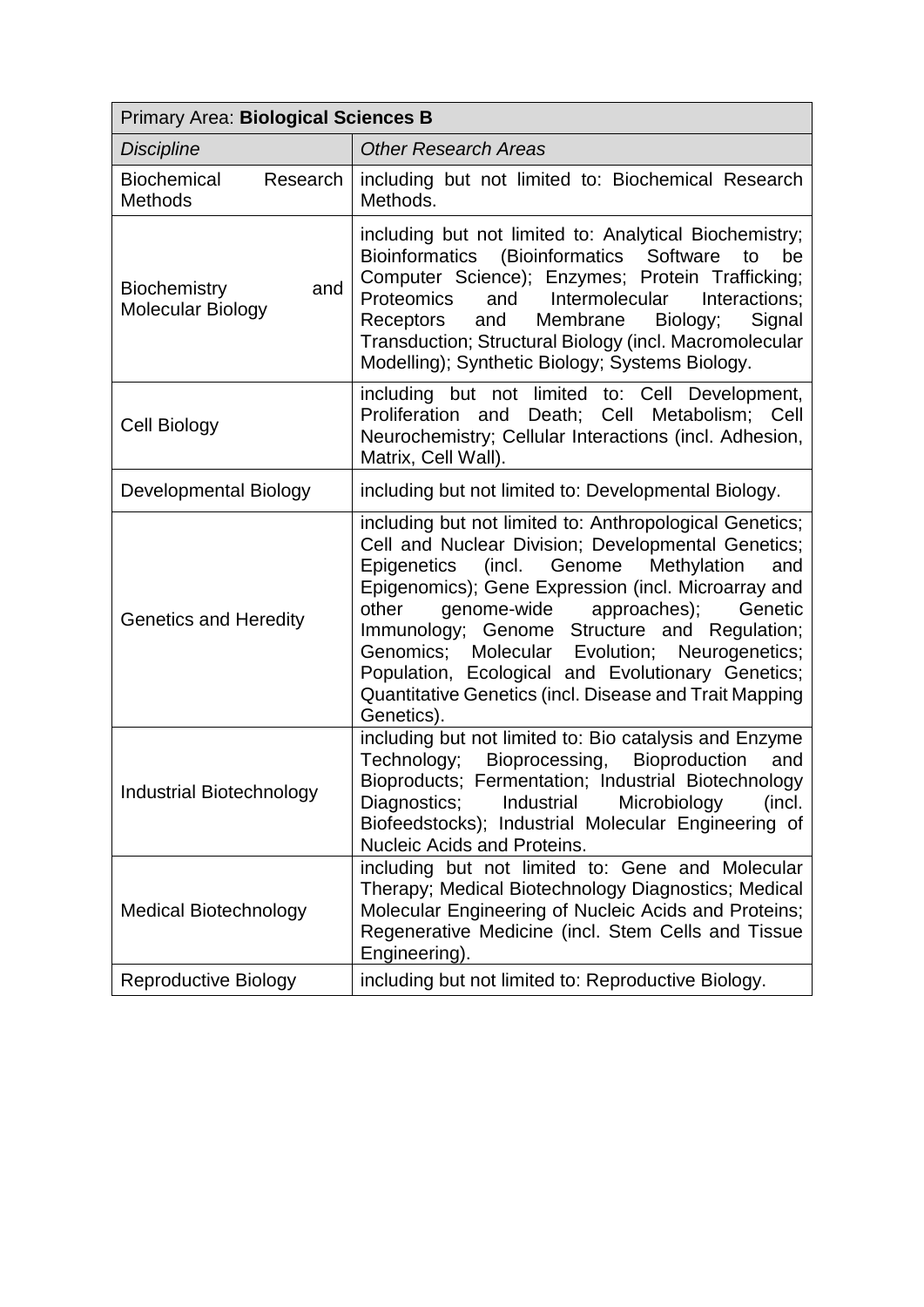| <b>Primary Area: Chemistry</b>                              |                                                                                                                                                                                                                                                                                                                                                                                 |  |  |
|-------------------------------------------------------------|---------------------------------------------------------------------------------------------------------------------------------------------------------------------------------------------------------------------------------------------------------------------------------------------------------------------------------------------------------------------------------|--|--|
| <b>Discipline</b>                                           | <b>Other Research Areas</b>                                                                                                                                                                                                                                                                                                                                                     |  |  |
| <b>Analytical Chemistry</b>                                 | including but not limited to: Analytical Spectrometry;<br>analytical<br>Chemistry;<br>Electro<br>Flow<br>Analysis;<br>Immunological and Bioassay Methods; Instrumental<br>Methods; Quality Assurance, Chemo<br>metrics,<br>Traceability and Metrological Chemistry; Sensor<br>Technology; Separation Science.                                                                   |  |  |
| <b>Colloid and Nanochemistry</b>                            | including but not limited to: Colloid and Surface<br>Chemistry; Nanochemistry; Molecular and Organic<br>Electronics; Nanotoxicology (chemical aspects).                                                                                                                                                                                                                         |  |  |
| Electrochemistry                                            | including but not limited to: Dry Cells; Batteries; Fuel<br>cells; Corrosion metals; Electrolysis.                                                                                                                                                                                                                                                                              |  |  |
| Inorganic, Organometallic<br>and Nuclear Chemistry          | including but not limited to: Bioinorganic Chemistry; f-<br>Block Chemistry; Inorganic Green Chemistry; Main<br>Group Metal Chemistry; Non-metal Chemistry; Solid<br>Chemistry; Transition<br>Metal<br>Chemistry;<br>State<br>Inorganic Chemistry; Organometallic Chemistry,<br>Chemistry<br>Supramolecular<br>(inorganic<br>and<br>organometallic aspects); Nuclear Chemistry. |  |  |
| Macromolecular<br>and<br><b>Materials Chemistry</b>         | including but not limited to: Chemical Characterisation<br>of Materials; Supramolecular Chemistry (materials<br>chemistry aspects); Optical Properties of Materials;<br>Physical Chemistry of Materials; Polymerisation<br>Mechanisms; Synthesis of Materials; Theory and<br>of Materials; Molecular and Organic<br>Design<br>Electronics.                                      |  |  |
| Medicinal<br>and<br><b>Biomolecular Chemistry</b>           | including but not limited to: Biologically Active<br>Biomolecular Modelling and<br>Molecules;<br>Design;<br>Biological Macromolecules;<br>Characterisation<br>of<br>Cheminformatics and Quantitative Structure-Activity<br>Relationships; Molecular Medicine; Proteins and<br>Peptides.                                                                                         |  |  |
| <b>Organic Chemistry</b>                                    | including but not limited to: Free Radical Chemistry;<br>Natural Products Chemistry; Organic<br>Chemical<br>Synthesis; Organic Green Chemistry;<br>Physical<br>Organic Chemistry.                                                                                                                                                                                               |  |  |
| <b>Physical Chemistry</b>                                   | including but not limited to: Catalysis and Mechanisms<br>Reactions; Chemical Thermodynamics<br>οf<br>and<br>Energetics; Solution Chemistry; Structural Chemistry<br>and Spectroscopy; Transport Properties and Non-<br>equilibrium Processes.                                                                                                                                  |  |  |
| <b>Theoretical</b><br>and<br><b>Computational Chemistry</b> | including but not limited to: Quantum Chemistry;<br>Radiation<br>and<br>Matter;<br>Reaction<br><b>Kinetics</b><br>and<br>Dynamics; Statistical Mechanics in Chemistry.                                                                                                                                                                                                          |  |  |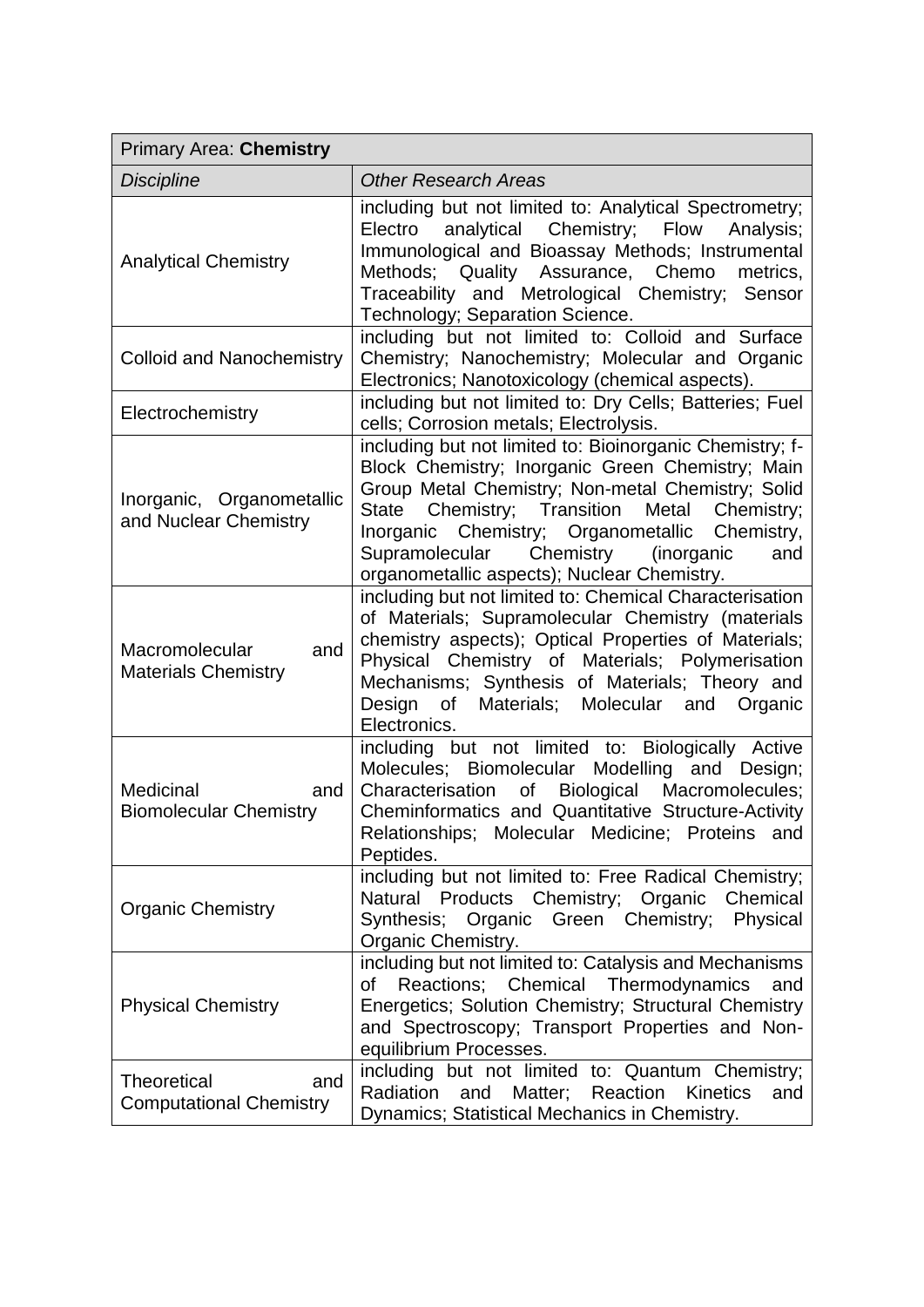| Primary Area: Computer Science                     |                                                                                                                                                                                                                                                                                                                                                                                                                                                                |  |  |  |
|----------------------------------------------------|----------------------------------------------------------------------------------------------------------------------------------------------------------------------------------------------------------------------------------------------------------------------------------------------------------------------------------------------------------------------------------------------------------------------------------------------------------------|--|--|--|
| <b>Discipline</b>                                  | <b>Other Research Areas</b>                                                                                                                                                                                                                                                                                                                                                                                                                                    |  |  |  |
| Artificial Intelligence<br>and<br>Image Processing | including but not limited to: Adaptive Agents and<br>Intelligent Robotics; Artificial Life; Computer Graphics;<br>Computer Vision; Expert Systems, Image Processing;<br>Natural Language Processing; Neural, Evolutionary<br>and Fuzzy Computation; Pattern Recognition and<br>Data Mining; Simulation and Modelling; Virtual Reality<br>and Related Simulation.                                                                                               |  |  |  |
| Computation Theory and<br><b>Mathematics</b>       | including but not limited to: Analysis of Algorithms and<br>Complexity;<br>Applied<br><b>Discrete</b><br>Mathematics:<br>Computational Logic<br>and Formal<br>Languages;<br>Mathematical Software; Numerical Computation.                                                                                                                                                                                                                                      |  |  |  |
| <b>Computer Software</b>                           | including but not limited to: Bioinformatics Software;<br>Computer System Architecture; Computer System<br>Concurrent Programming;<br>Multimedia<br>Security;<br>Programming; Open Software; Operating Systems;<br>Programming Languages; Software Engineering.                                                                                                                                                                                                |  |  |  |
| Data Format                                        | including but not limited to: Coding and Information<br>Theory; Data Encryption; Data Structures; Markup<br>Languages.                                                                                                                                                                                                                                                                                                                                         |  |  |  |
| <b>Distributed Computing</b>                       | including but not limited to: Distributed and Grid<br>Systems; Mobile Technologies;<br>Networking<br>and<br>Communications;<br><b>Ubiquitous</b><br>Computing;<br>Web<br>Technologies.                                                                                                                                                                                                                                                                         |  |  |  |
| <b>Information Systems</b>                         | including but<br>not limited to: Computer-Human<br>Modelling;<br>Interaction;<br>Conceptual<br>Database<br>Management; Decision Support and Group Support<br>Systems; Global Information Systems; Information<br>Engineering and Theory; Information Systems<br>Development Methodologies; Information Systems<br>Management; Information Systems Organisation;<br>Systems Theory; Interorganisational<br>Information<br>Information Systems and Web Services. |  |  |  |

| Primary Area: Earth and Environmental Sciences |                             |  |  |  |                                                |  |
|------------------------------------------------|-----------------------------|--|--|--|------------------------------------------------|--|
| <b>Discipline</b>                              | <b>Other Research Areas</b> |  |  |  |                                                |  |
| <b>Biodiversity Conservation</b>               | Biodiversity.               |  |  |  | including but not limited to: Conservation and |  |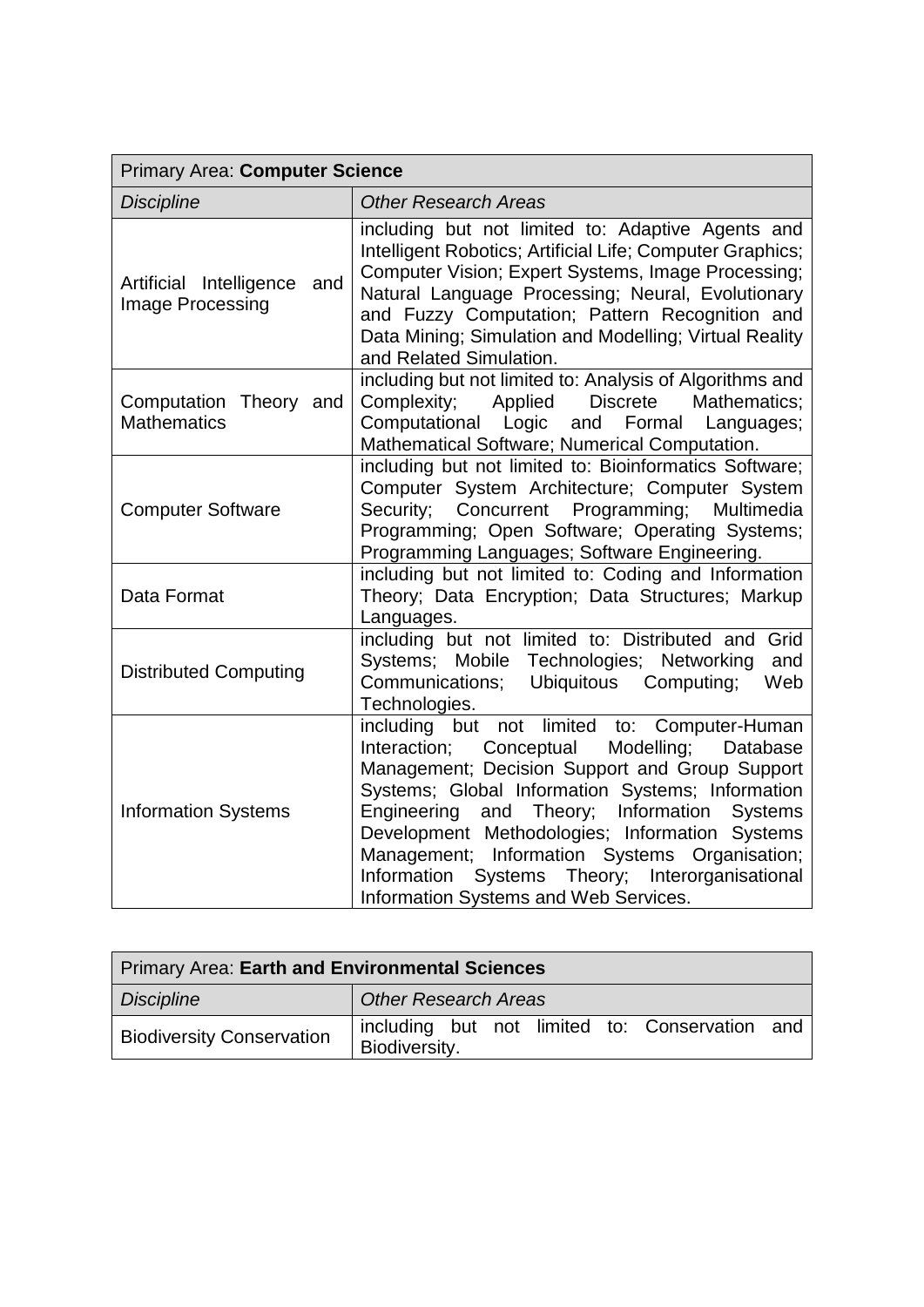| Ecology                                            | including but not limited to: Behavioural Ecology;<br>Community Ecology; Ecological<br>Physiology;<br>Freshwater Ecology; Marine and Estuarine Ecology<br>(incl. Marine Ichthyology); Paleoecology; Population<br>Ecology; Terrestrial Ecology. Ecological Impacts of<br>Climate Change; Ecosystem Function; Invasive<br>Species Ecology.       |
|----------------------------------------------------|-------------------------------------------------------------------------------------------------------------------------------------------------------------------------------------------------------------------------------------------------------------------------------------------------------------------------------------------------|
| <b>Environmental Sciences</b>                      | including but not limited to: Environmental Impact<br>Assessment;<br>Environmental<br>Management;<br>Environmental<br>Environmental<br>Monitoring;<br>Rehabilitation; Natural Resource Management;<br>Wildlife and Habitat Management.                                                                                                          |
| Geochemistry                                       | including but not limited to: Exploration Geochemistry;<br>Inorganic Geochemistry; Isotope Geochemistry;<br>Organic Geochemistry.                                                                                                                                                                                                               |
| Geophysics                                         | Electromagnetic Methods<br>Electrical<br>and<br>in<br>Geophysics; Geodynamics; Geophysical<br>Fluid<br>Dynamics; Geothermics and Radiometrics;<br>Gravimetrics; Magnetism and Palaeomagnetism;<br>Seismology and Seismic Exploration.                                                                                                           |
| Geology                                            | including but not limited to: Basin Analysis;<br>Extraterrestrial Geology; Geochronology; Igneous and<br>Metamorphic Petrology; Marine Geoscience; Ore<br>Deposit Petrology; Petroleum and Coal Geology;<br>Sedimentology; Stratigraphy (incl. Biostratigraphy and<br>Stratigraphy); Structural Geology;<br>Sequence<br>Tectonics, Volcanology. |
| Meteorology<br>and<br><b>Atmospheric Sciences</b>  | including but not limited to: Atmospheric Aerosols;<br>Atmospheric Dynamics; Atmospheric Radiation;<br>Climate Change Processes; Climatology (excl.<br>Change Processes); Cloud Physics;<br>Climate<br>Meteorology; Tropospheric and Stratospheric Physics,<br>Atmospheric Chemistry.                                                           |
| Mineralogy                                         | including<br>limited<br>Mineralogy<br>but<br>not<br>to:<br>and<br>Crystallography.                                                                                                                                                                                                                                                              |
| Oceanography, Hydrology,<br><b>Water Resources</b> | including but not limited to: Biological Oceanography;<br>Chemical Oceanography; Physical Oceanography,<br>Hydrology:<br>Surfacewater<br>Hydrology,<br>Water<br>Resources.                                                                                                                                                                      |
| Palaeontology                                      | including but not limited to: Palaeontology; Palynology.                                                                                                                                                                                                                                                                                        |
| <b>Physical Geography</b>                          | including<br>but not limited to: Geomorphology and<br>Regolith<br>and Landscape Evolution; Glaciology;<br>Hydrogeology; Natural Hazards; Palaeoclimatology;<br>Quaternary Environments; Surface Processes.                                                                                                                                      |

| <b>Primary Area: Engineering</b> |                      |
|----------------------------------|----------------------|
| <b>Discipline</b>                | Other Research Areas |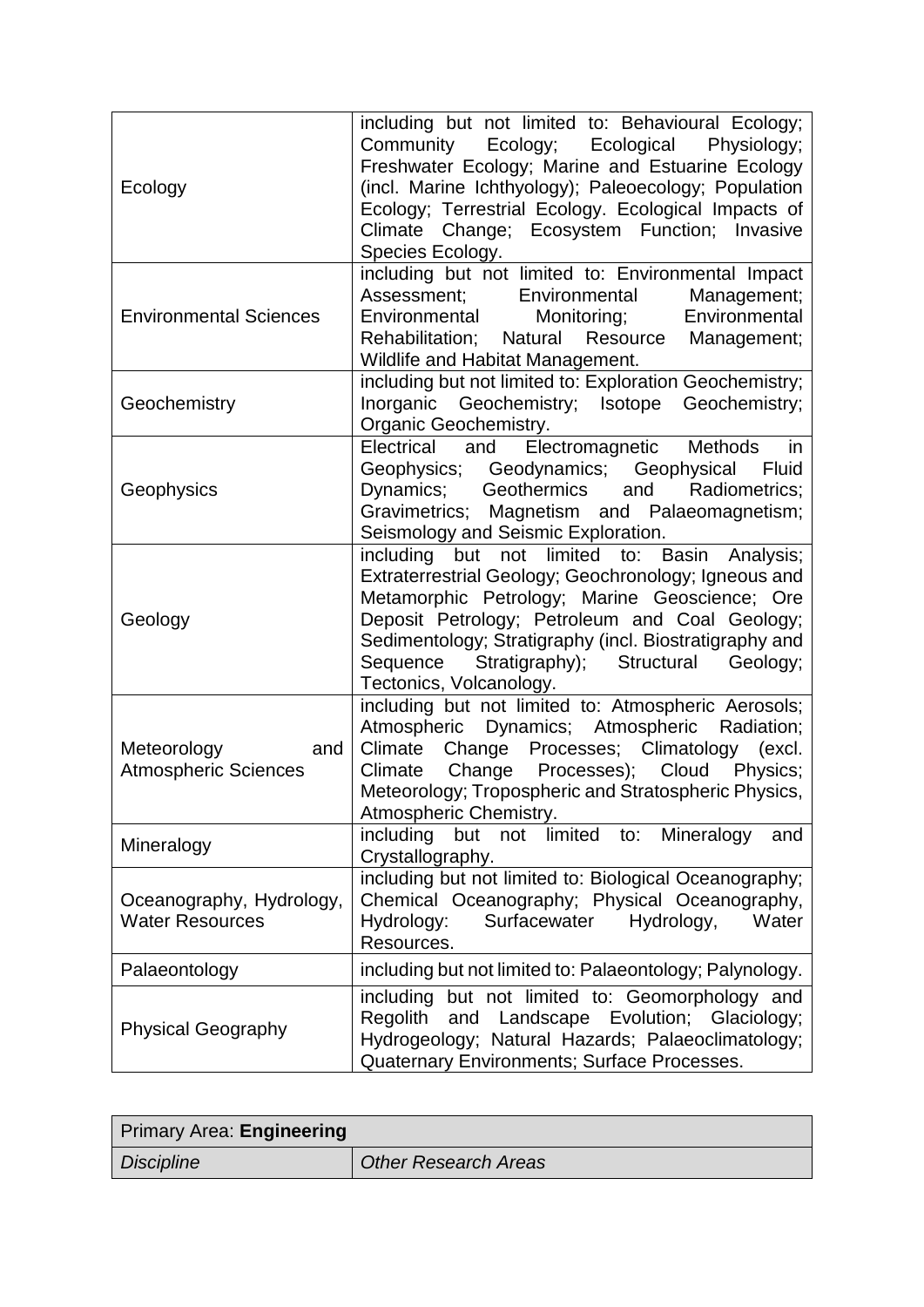| <b>Chemical Engineering</b>                                                                | including but not limited to: Chemical engineering<br>(plants, products); Chemical Process Engineering.                                                                                                                                                                                                                                                   |
|--------------------------------------------------------------------------------------------|-----------------------------------------------------------------------------------------------------------------------------------------------------------------------------------------------------------------------------------------------------------------------------------------------------------------------------------------------------------|
| <b>Civil Engineering</b>                                                                   | including<br>but not limited to: Civil engineering;<br>Architecture engineering; Construction Engineering,<br>Municipal and Structural Engineering; Transport<br>Engineering; Geotechnics.                                                                                                                                                                |
| Electrical<br>Engineering,<br>engineering,<br>Electronic<br><b>Information Engineering</b> | including but not limited to: Electrical and Electronic<br>Engineering; Robotics<br>and<br>Automatic<br>Control:<br>Automation and Control Systems; Communication<br>Engineering and Systems; Telecommunications;<br><b>Computer Hardware and Architecture;</b>                                                                                           |
| <b>Environmental Engineering</b>                                                           | including, but not limited to: Environmental and<br>Geological Engineering,; Petroleum Engineering (fuel,<br>oils); Energy and Fuels; Remote Sensing; Mining and<br>Mineral Processing; Marine Engineering, Sea Vessels;<br>Ocean Engineering.                                                                                                            |
| Food<br>and<br><b>Beverage</b><br>Engineering                                              | including but not limited to: Food Engineering;<br>Beverage Engineering.                                                                                                                                                                                                                                                                                  |
| <b>Materials Engineering</b>                                                               | including but limited to: Materials Engineering;<br>Ceramics; Coating and Films; Composites (including<br>laminates, reinforced plastics, cermets, combined<br>natural and synthetic fibre fabrics; filled composites);<br>Paper and Wood;<br>Textiles (including synthetic dyes, colours and fibres);<br>Nanoscale Materials (engineering aspects only). |
| <b>Mechanical Engineering</b>                                                              | including but not limited to: Mechanical Engineering;<br>Applied Mechanics; Thermodynamics; Aerospace<br>Engineering; Nuclear-related Engineering; (Nuclear<br>Physics to be Physics); Audio Engineering, Reliability<br>Analysis.                                                                                                                        |
| <b>Biomedical</b><br>Medical and<br>Engineering                                            | including but not limited to: Medical Engineering;<br>Medical Laboratory Technology (including laboratory<br>samples analysis; diagnostic technologies).                                                                                                                                                                                                  |

| <b>Primary Area: Mathematics</b> |                                                                                                                                                                                                                                                                                                                                                                                                   |
|----------------------------------|---------------------------------------------------------------------------------------------------------------------------------------------------------------------------------------------------------------------------------------------------------------------------------------------------------------------------------------------------------------------------------------------------|
| <b>Disciplines</b>               | <b>Other Research Areas</b>                                                                                                                                                                                                                                                                                                                                                                       |
| <b>Applied Mathematics</b>       | including but not limited to: Approximation Theory and<br>Asymptotic Methods; Biological Mathematics;<br>Calculus of Variations, Systems Theory and Control<br>Theory; Dynamical Systems in Applications; Financial<br>Mathematics; Operations Research; Theoretical and<br>Applied Mechanics; Numerical Analysis; Numerical<br>Solution of Differential and Integral Equations;<br>Optimisation. |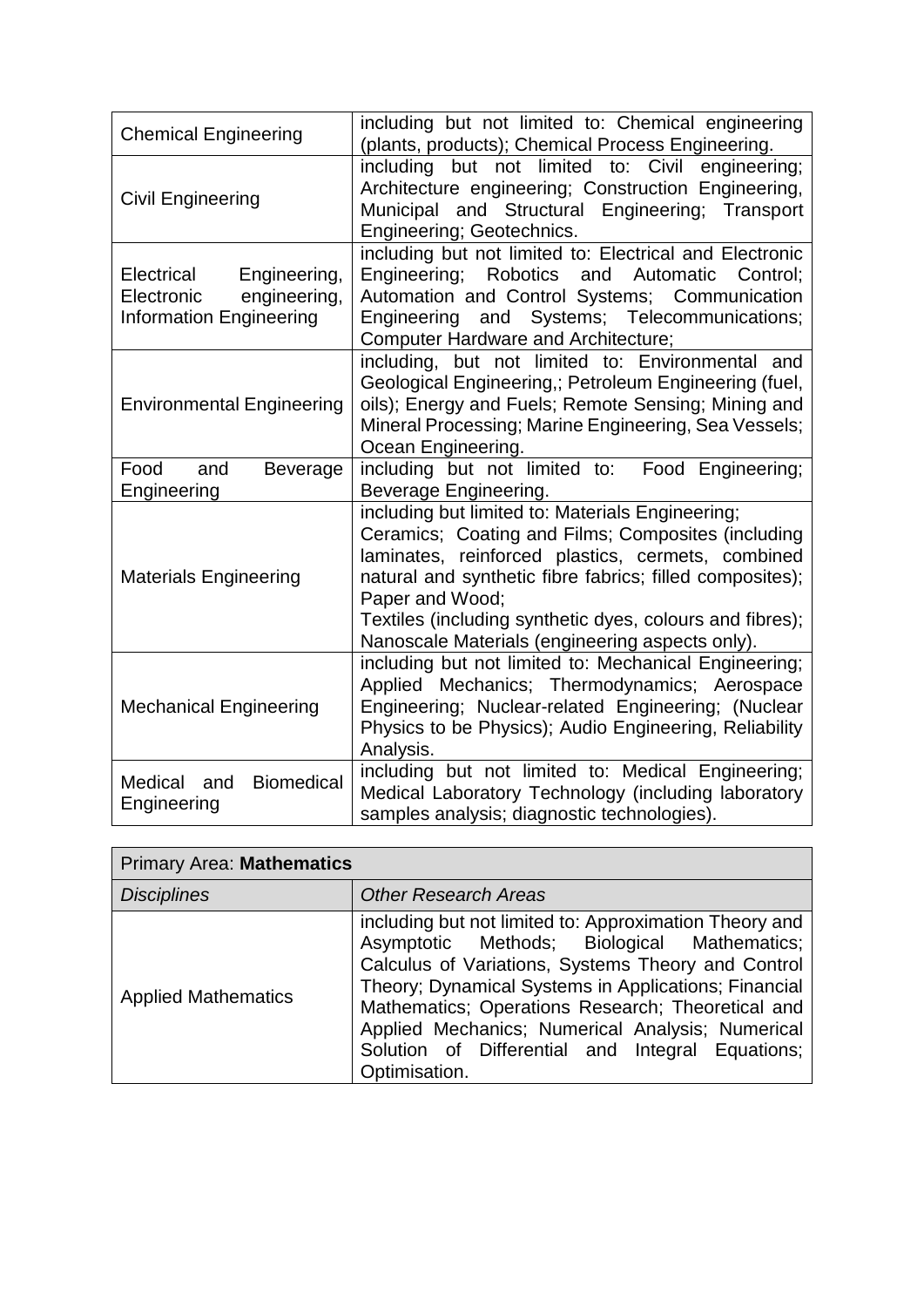| <b>Pure Mathematics</b>           | including, but not limited to: Algebraic and Differential<br>Geometry; Category Theory, K Theory, Homological<br>Algebra; Combinatorics and Discrete Mathematics;<br>Group Theory and Generalisations; Lie Groups,<br>Harmonic and Fourier Analysis; Mathematical Logic,<br>Set Theory, Lattices and Universal Algebra; Operator<br>Algebras and Functional Analysis; Ordinary<br>Differential Equations; Difference Equations and<br>Dynamical Systems; Partial Differential Equations;<br>Real and Complex Functions (incl. Several Variables);<br>Topology. |
|-----------------------------------|----------------------------------------------------------------------------------------------------------------------------------------------------------------------------------------------------------------------------------------------------------------------------------------------------------------------------------------------------------------------------------------------------------------------------------------------------------------------------------------------------------------------------------------------------------------|
|                                   | including but not limited to: Applied Statistics;                                                                                                                                                                                                                                                                                                                                                                                                                                                                                                              |
| <b>Statistics and Probability</b> | Biostatistics; Forensic Statistics; Probability Theory;<br>Statistical Theory; Stochastic Analysis and Modelling.                                                                                                                                                                                                                                                                                                                                                                                                                                              |

| <b>Primary Area: Physics</b>                           |                                                                                                                                                                                                                                                                                                                                                                                                              |
|--------------------------------------------------------|--------------------------------------------------------------------------------------------------------------------------------------------------------------------------------------------------------------------------------------------------------------------------------------------------------------------------------------------------------------------------------------------------------------|
| <b>Disciplines</b>                                     | <b>Other Research Areas</b>                                                                                                                                                                                                                                                                                                                                                                                  |
| Acoustics                                              | including but not limited to: Acoustics and Acoustical<br>Devices; Waves.                                                                                                                                                                                                                                                                                                                                    |
| Space<br>Astronomy<br>and<br>Science                   | including but not limited to: Astrobiology; Astronomical<br>Instrumentation; Cosmology<br>Space<br>and<br>and<br>Extragalactic Astronomy; Galactic<br>Astronomy;<br>General Relativity and Gravitational Waves; High<br>Energy Astrophysics; Cosmic Rays; Mesospheric,<br>Ionospheric and Magnetospheric Physics; Planetary<br>Science; Space and Solar Physics; Stellar Astronomy<br>and Planetary Systems. |
| Molecular<br>Atomic,<br>and<br><b>Chemical Physics</b> | including but not limited to: Magnetic Resonances;<br>Moessbauer effect; Atomic and Molecular Physics;<br><b>Chemical Physics.</b>                                                                                                                                                                                                                                                                           |
| <b>Biophysics</b>                                      | including but not limited to: Biological Physics; Medical<br>Physics.                                                                                                                                                                                                                                                                                                                                        |
| <b>Condensed Matter Physics</b>                        | including but not limited to: Condensed Matter<br>Characterisation Technique<br>Development;<br>Condensed Matter<br>Imaging; Condensed Matter<br>Modelling and Density Functional Theory; Electronic<br>Magnetic Properties of Condensed Matter;<br>and<br>Superconductivity; Soft Condensed Matter; Surfaces<br>and Structural Properties of Condensed Matter.                                              |
| <b>Fluids and Plasma Physics</b>                       | including but not limited to: Surface Physics; Plasma<br>Physics; Fusion Plasmas; Electrical Discharges; Fluid<br>Physics.                                                                                                                                                                                                                                                                                   |
| <b>Nuclear Physics</b>                                 | including but not limited to: Nuclear Physics.                                                                                                                                                                                                                                                                                                                                                               |